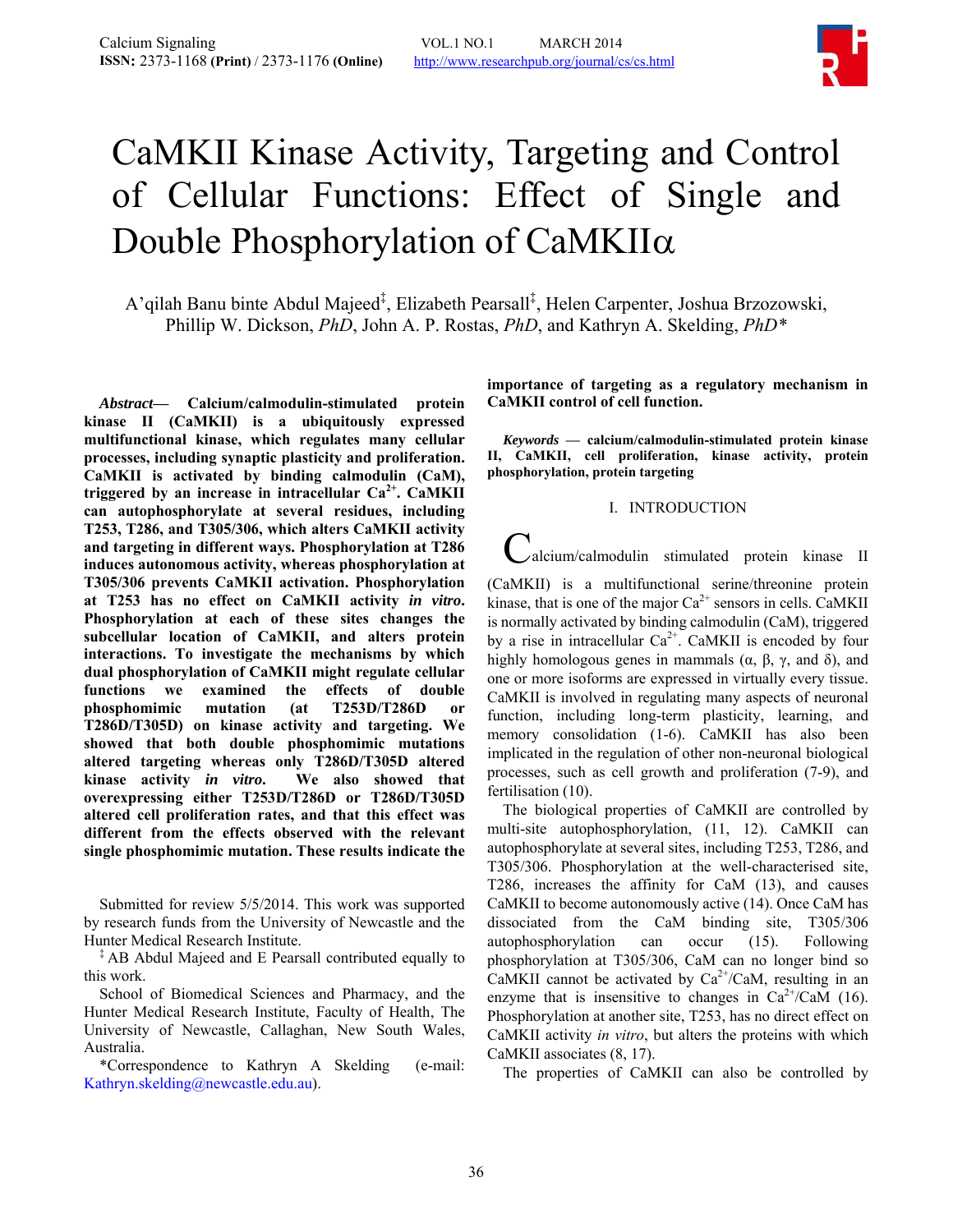

targeting to specific cellular locations through interactions with binding proteins [\(8](#page-0-0), [11,](#page-0-0) [12](#page-0-0)). For example, CaMKII translocation to the post-synaptic density (PSD) is dependent on the phosphorylation state of CaMKII. Autophosphorylation of CaMKII at T286 or T253 causes CaMKII to bind to the PSD ([17,](#page-0-0) [18](#page-0-0)). By contrast, phosphorylation of T305/306 causes CaMKII to translocate from the PSD to the cytosol [\(19](#page-0-0)).

Most studies examining the regulation and subsequent functions of CaMKII have examined CaMKII that is phosphorylated at a single site, however, it is likely that phosphorylation at more than one site will occur *in vivo*. Recent evidence has emerged that suggests that the various phosphorylation sites influence the capacity of each other to regulate CaMKII [\(17](#page-0-0), [20](#page-0-0), [21\)](#page-0-0). For example, long-term potentiation (LTP) induction requires CaMKII activation and phosphorylation of T286 [\(22](#page-0-0), [23\)](#page-0-0). Pharmacological and transgenic experiments involving mice demonstrated that LTP induction was dependent on the activation of CaMKII [\(1](#page-0-0), [24\)](#page-0-0). Furthermore, overexpression of an active CaMKII fragment in neurons prevented saturated synaptic potentiation and LTP following synaptic stimulation [\(25,](#page-0-0) [26\)](#page-0-0). It was therefore expected that transgenic mice bearing a phosphomimic mutation of CaMKIIα at T286 (T286D) should exhibit saturated potentiation, however, at high-frequency stimulation normal LTP was induced, and at low-frequency stimulation long-term depression (LTD) was favored ([27\)](#page-0-0). This suggests that some other factor is modifying CaMKII function *in vivo*. Pi et al [\(21](#page-0-0)) showed that the functional outcomes mediated by CaMKII following T286 autophosphorylation could be modified by additional phosphorylation at T305/306. Overexpression of a T286D/T305D/T306D phosphomimic mutant form of  $CaMKII\alpha$  in hippocampal neurons, caused depression that occluded LTD, whereas overexpression of the T286D/T305A/T306A 305/306 phosphonull mutant form of  $\alpha$ CaMKII prevented LTD and produced LTP ([21\)](#page-0-0). Hence, whether LTP or LTD occurs is dependent on whether CaMKII is phosphorylated at T286, T305/306, or a combination of the two. Furthermore, Pi et al ([20\)](#page-0-0) also showed that synaptic strength and spine size can be altered depending on the phosphorylation state of T286 and T305/306. Triple phosphomimic mutation (T286D/T305D/T306D) of CaMKIIα causes an increase in spine size, but a decrease in synaptic strength. By contrast, overexpression of the T286D phosphomimic mutant form of CaMKIIα increased spine size and enhanced synaptic strength. This shows that the T305/306 phosphorylation sites act as control points in which the effect of T286 autophosphorylation on synaptic strength can be altered. However, the mechanism responsible for these interactions is

not known. It may be due to kinase activity, targeting, or a combination of both. Other CaMKII phosphorylation sites have also been shown to potentially influence each other, namely T253 and T286. Phosphorylation of CaMKIIα at both T253 and T286 produces additive binding to the PSD when compared to that of either site alone [\(17\)](#page-0-0).

To investigate the mechanisms by which dual phosphorylation of CaMKII might regulate cellular functions we examined the effects of double phosphomimic mutation (at T253D/T286D or T286D/T305D) on kinase activity, CaM binding and interaction with protein binding partners *in vitro* and the effects on cell proliferation of overexpressing these mutants. Our results indicate the importance of targeting as a regulatory mechanism in CaMKII control of cell function.

## II. METHODS

# *A. Generation of FLAG-CaMKII mutants*

Fusion proteins containing the FLAG tag at the N-terminus were generated by inserting CaMKIIα cDNA from rat brain (a gift from H Schulman) into the FLAG CMV-4 expression vector (Stratagene, Chatswood, NSW, Australia). The point mutations of CaMKIIα (T253D, T286D, T305D, T253D/T286D, T286D/T305D) in the CMV-4 vector were created using the QuickChange Site Directed Mutagenesis Kit (Stratagene). The following oligonucleotides were used (Geneworks, Hindmarsh, SA, Australia): 5′-CAATAAGATGCTG**GA**CATCAACCCGTCC-3′ for T253D,

5′-GCATGCACAGACAGGAG**GA**CGTGGACTGCCTGA AG-3' for T286D, and 5'–TGAAGGGAGCCATCCTC**GA**CACTATGCTGG-3' for T305D. The presence of the mutation and the absence of other changes was confirmed by sequencing.

Recombinant CaMKIIα was expressed in COS-7 cells after transfection with Lipofectamine 2000 (Life Technologies, Mulgrave, VIC, Australia) according to the manufacturer's instructions. CaMKII (wild-type, T253D, T286D, and T253D/T286D) was purified as described previously [\(28](#page-0-0)). Mutants containing the T305D mutation were purified via size exclusion chromatography, using the AKTA design FPLC (Fast protein liquid chromatography; GE Healthcare, Castle Hill, NSW, Australia) and a Superose<sup>TM</sup> 12 column (10) – 300mm GL, GE Healthcare). The Superose<sup>TM</sup> 12 column was pre-equilibrated at a flow rate of 0.5 ml/min using 50 mM Tris-HCl, 150 mM NaCl, pH 7.4 which had been degassed and filtered. The GE Healthcare calibration low molecular and high molecular weight kits were used to calibrate the column. By comparing the elution volume parameter  $(V_e)$  of the CaMKII protein with the values of several calibration standards, the molecular weight could be determined, and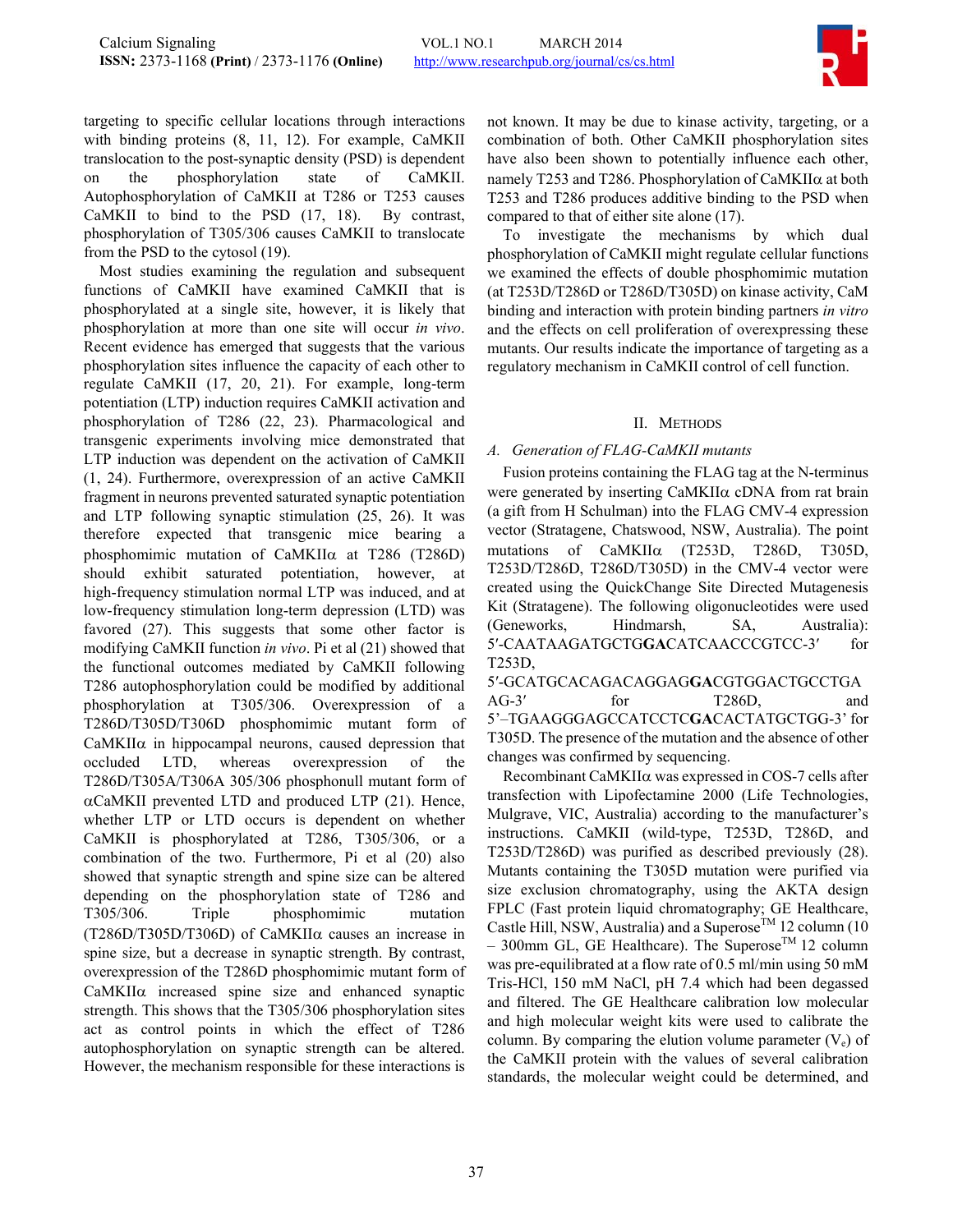

proteins could be extracted based on their size. The samples were eluted at 0.5 ml/min in 50 mM Tris-HCl, 150 mM NaCl, pH 7.4. The eluates were monitored by UV spectrometry at 280 nm. Glycerol (final concentration: 20%), PMSF (final concentration: 0.1 mM), DTT (final concentration: 1 mM), and  $\text{NaN}_3$  (final concentration: 0.02%) were added to the fractions that contained CaMKII. The relative concentration of purified CaMKIIα was determined by quantification of western blot using antibodies to FLAG.

## *B. Binding to calmodulin (CaM) sepharose*

The ability of the various wild-type and phosphomimic mutant forms of CaMKII to bind to CaM was determined by using CaM sepharose, as described previously ([28\)](#page-0-0).

## *C. Phosphorylation of tyrosine hydroxylase 1 (TH1)*

Human tyrosine hydroxylase isoform 1 (TH1) was used as an exogenous substrate to determine the kinase activity of the various phosphomimic mutants. TH1 was made as described previously ([29\)](#page-0-0). TH was phosphorylated using the various wild-type and phosphomimic mutant forms of CaMKII [\(29\)](#page-0-0). The reaction mixture contained 50 mM Tris-HCl (pH 7.4), 2.5  $\mu$ g CaM, 2 mM CaCl<sub>2</sub>, 12.5 mM MgCl<sub>2</sub>, 100  $\mu$ M ATP, and 8 µg TH1. The reaction was started by adding 0.86 µg of wild-type or phosphomimic mutant CaMKIIα, the reaction was incubated at 30°C for 3 min, and the reaction was stopped by adding 6 x electrophoresis sample buffer and boiling for 5 min.

## *D. Phosphorylation of Syntide 2.*

Phosphorylation of syntide-2 was quantitated using the CycLex CaM kinase II activity ELISA Kit (MBL International Corporation, Woburn, MA, USA), as per the manufacturer's instructions.

## *E. PSD Binding Assay*

The binding assay was based on the method of Yoshimura and Yamuchi [\(30](#page-0-0)), using the PSD-enriched detergent insoluble (P3x) subcellular fraction (which was obtained as previously described, ([17\)](#page-0-0)). Wild-type or phosphomimic mutant forms of CaMKII (20µl) were mixed with PSD-enriched subcellular fraction (20 µg), and incubated for 10 min at 4°C. After this time, the samples were centrifuged at 100,000 g for 30 min at 4°C. The pellet was resuspended in 40 mM Tris-HCl, pH 7.6, containing 1 mM DTT, 50 mM NaCl, 10% ethyleneglycol, 0.05% Tween-20 and centrifuged at 100,000g for 30 min. The relative amount of FLAG-CaMKIIα bound to the PSD fraction was determined by western blot.

#### *F. Western Blotting*

CaMKII autophosphorylation at T253 and T286, TH phosphorylation at S19 by CaMKII, and PSD binding were measured by western blotting. Reaction mixtures were separated using 10% SDS-polyacrylamide gel electrophoresis (PAGE), and then transferred to nitrocellulose membranes, using standard techniques ([31\)](#page-0-0). The primary antibodies used were as follows: phospho-T253-CaMKII (1:20,000 [\(17\)](#page-0-0)), anti-FLAG (M2; 1:1,000; Sigma-Aldrich, Castle Hill, NSW, Australia), phospho-T286-CaMKII (1:1,000; Abcam, Cambridge, MA, USA), total CaMKIIα (6G9, 1: 5000, Millipore North Ryde, NSW, Australia), actin (AC-15; 1:50,000; Sigma-Aldrich), total TH1 (1:2,000; [\(32](#page-0-0))), and phospho-S19-TH (1:1000; [\(29](#page-0-0))). Primary antibody binding was detected by incubation with donkey anti-rabbit or sheep anti-mouse horseradish peroxidase-linked secondary antibody, and the ECL Plus Immunoblotting Detection System (GE Healthcare). Blots were scanned with a Fujifilm LAS-4000 Imaging System (Brookvale, NSW, Australia) and analysed with MultiGauge Software (Fujifilm).

#### *G. Overlay Binding Assay*

The overlay binding assay was performed as described previously [\(8](#page-0-0)).

## *H. Cell Lines*

COS-7 (ATCC CRL-1651) and MDA-MB-231 (ATCC HTB-26; human breast cancer cells) were purchased from the ATCC (Manassas, VA, United States of America) and were maintained in DMEM (Life Technologies), supplemented with 15 mM HEPES (Life Technologies), 2 mM glutamine (Life Technologies), and 10% heat-inactivated fetal calf serum (FCS; Sigma-Aldrich).

## *I. Cell Proliferation*

MDA-MB-231 cells were transiently transfected with wild-type and phosphomimic mutant forms of  $CaMKII\alpha$ using Lipofectamine 2000 (Life Technologies). Proliferation was assessed 48 h post-transfection using the CellTiter-Blue Cell Viability Assay (Promega, Alexandria, NSW, Australia). Transfections were performed in triplicate, and three independent experiments were performed.

## *J. Data Analysis*

All statistical analyzes were conducted using GraphPad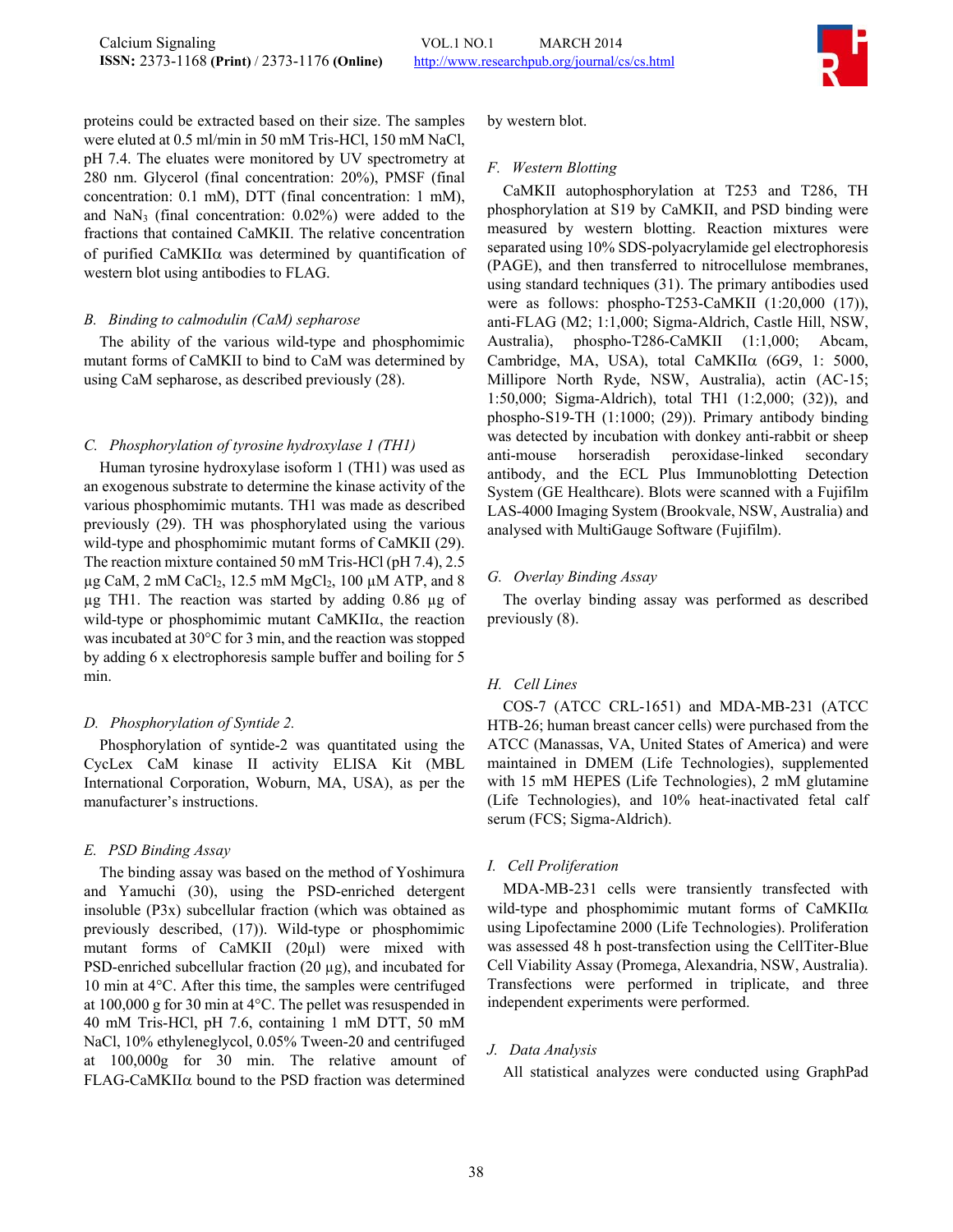

Prism software V6.0 (GraphPad, San Diego, CA, USA). Comparisons between lines were made using one-way analysis of variance (ANOVA), with a Tukey post-test. All data is presented as the mean  $\pm$  standard error of the mean (SEM) for the number of replicates (n).

## III. RESULTS

## *A. Generation of recombinant wild-type and phosphomimic mutant CaMKII proteins*

Single and double phosphomimic mutant forms of CaMKII $\alpha$  (as well as a wild-type [WT] form) were generated, expressed in COS-7 cells and purified using binding to CaM sepharose beads and size exclusion chromatography or, for mutants containing the T305D mutation, just size exclusion chromatography). All constructs were able to be expressed at a high enough concentration for further examination (Supplementary Figure 1).

## *B. The effects of phosphomimic mutations on CaMKII binding to CaM sepharose*

To investigate the effect of phosphomimic mutations on the interaction between CaMKII and CaM, we measured the binding of the single and double phosphomimic CaMKII mutants to CaM sepharose. Under the conditions of this assay where CaM is immobilized on sepharose beads, WT CaMKIIα bound weakly to CaM; the majority of WT CaMKIIα was recovered in the flow through fraction and all of the CaMKIIα that bound to the beads was eluted with a single application of EGTA (Figure 1). The T253D phosphomimic mutation did not alter the binding of CaMKIIα to CaM sepharose (Figure 1). As expected from the known effects of phosphorylation at T286 [\(13](#page-0-0)), the T286D phosphomimic mutation strongly increased the affinity of CaMKIIα for CaM; almost all the applied CaMKIIα bound to the beads and a small amount remained bound after a single elution with EGTA (Figure 1). Consistent with previously published results ([16\)](#page-0-0)), the T305D phosphomimic mutation, which is within the CaM binding site itself, prevented CaMKIIα from binding to CaM (Figure 1).

The behaviour of the T253D/T286D double phosphomimic mutant was very similar to that observed with the single T286D phosphomimic mutant (Figure 1). Additionally, the double phosphomimic mutation (T253D/T286D) increased the amount  $(\sim 2$ -fold) of CaMKII $\alpha$ that remained bound to the CaM sepharose following EGTA elution, when compared to the single T286D mutant (Figure 1) showing that the T253D mutation which, on its own, had no effect on CaM binding, was able to modify CaM binding when combined with the T286D mutation. The behaviour of the T286D/T305D double phosphomimic mutant was very similar to that of the single T305D phosphomimic mutant

(Figure 1). This shows that, the presence of a phosphomimic mutation within the CaM binding site can negate the ability of the T286D mutation to greatly enhance CaMKIIα binding to CaM under the conditions of this assay.

# *C. The effects of phosphomimic mutations on CaMKII activity*

The effects of phosphomimic mutations on the kinase activity of CaMKIIα were measured using two substrates: a low molecular weight peptide substrate (Syntide-2) and a macromolecular protein substrate CaMKII (human tyrosine hydroxylase, TH) with which CaMKIIα is known to interact in a way that is modified by phosphorylation [\(8](#page-0-0)).

Syntide-2 phosphorylation activity of the T253D mutant was indistinguishable from that of WT CaMKIIα (Figure 2), which is consistent with our previous findings that T253 phosphorylation has no direct effect on CaMKII activity [\(17](#page-0-0)). The presence of the T286D mutation did not change the rate of phosphorylation in the presence of  $Ca^{2+}/CaM$  despite its enhancement of the affinity of CaM binding (Figure 1). In the absence of  $Ca^{2+}/CaM$ , the T286D mutation induced  $\sim$ 25% maximal kinase activity (Figure 2) which is consistent with the level of autonomous activity induced by T286 phosphorylation reported by others [\(33](#page-0-0)). As expected, the T305D mutation blocked CaM stimulated activity and induced no autonomous activity (Figure 2).

The activity of the T253D/T286D double phosphomimic mutant was not significantly different from that of the T286D mutant (Figure 2), showing that the T253D mutation which, on its own, had no effect on CaMKII activity under the conditions of this assay, also did not alter the effects of the T286D mutation on CaMKII activity. By contrast, the activity of the T286D/T305D double mutant showed a clear interaction between the effects of the phosphomimic mutations. The enhancement in the affinity of CaMKIIα binding to CaM produced by the T286D mutation was strong enough to partially overcome the inhibition of CaM binding produced by the T305D mutation and produced increased CaMKII activity in the presence of  $Ca^{2+}/CaM$  (Figure 2). Furthermore, in the presence of the T305D mutation the T286D mutation was no longer able to induced autonomous CaMKII activity (Figure 2).

Tyrosine hydroxylase is phosphorylated by CaMKII at S19 ([34\)](#page-0-0). TH is also a CaMKII binding protein whose interaction with CaMKII is greatly enhanced by phosphorylation of CaMKII at T253 and phosphorylation of TH at S19 [\(8](#page-0-0)). To investigate the potential effects of such allosteric interactions between CaMKII and a protein substrate on the effects of phosphomimic mutations in CaMKII we measured S19 phosphorylation activity of CaMKII using human TH1 which shows the same phosphorylation sensitive interaction with CaMKII as TH2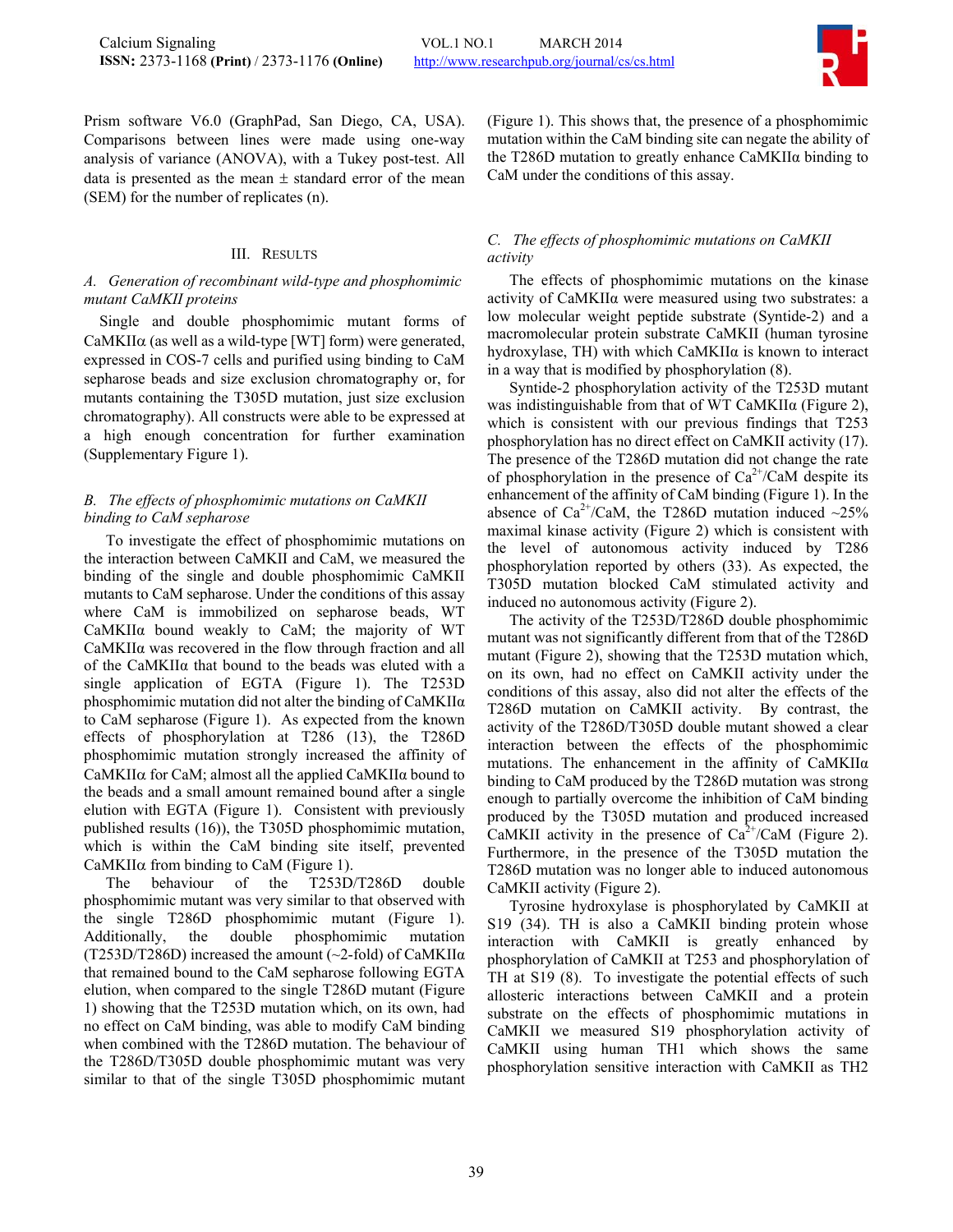

(results not shown). Overall, the results were the same as those obtained using Syntide-2 as the substrate (Figure 3). This shows that, despite the dramatic and selective effects of T253D phosphomimic mutation on binding to both phosphorylated and non-phosphorylated TH [\(8](#page-0-0)), such allosteric interactions had no direct effects on the kinase activity of CaMKII.

# *D. Effects of phosphomimic mutations on CaMKII binding to proteins*

Phosphorylation of CaMKII can alter the targeting of CaMKII [\(8](#page-0-0), [11](#page-0-0), [12](#page-0-0), [35,](#page-0-0) [36\)](#page-0-0). Perhaps the best-studied example of phosphorylation state altering CaMKII targeting is the translocation of CaMKII to the postsynaptic density (PSD). Autophosphorylation of CaMKII at T286 or T253 causes CaMKII to bind to the PSD [\(17,](#page-0-0) [18\)](#page-0-0). By contrast, phosphorylation of T305/306 causes CaMKII to translocate away from the PSD [\(19](#page-0-0)). Additionally, dual phosphorylation of CaMKII at T253 and T286 causes an additive increase in the amount of CaMKII bound to the PSD [\(17](#page-0-0)). Herein, we demonstrate that single phosphomimic mutation of T286D or T253D significantly increased ( $p < 0.01$  for both) the amount of CaMKIIα bound to the PSD (Figure 4), when compared to WT-CaMKII $\alpha$ , whereas single phosphomimic mutation (p < 0.001) of T305D significantly decreased the amount of CaMKIIα bound to the PSD (Figure 4). Furthermore, double phosphomimic mutation of T253D/T286D further increased the amount of CaMKII $\alpha$  bound to the PSD ( $p < 0.0001$ ), when compared to single phosphomimic mutation of either site alone (Figure 4). Double phosphomimic mutation of T286D/T305D significantly decreased the amount of CaMKII $\alpha$  bound to the PSD, compared to WT-CaMKII $\alpha$  (p < 0.01) and T286D-CaMKII $\alpha$  (p<0.001) the amount bound was not significantly different from that of T305D-CaMKIIα (Figure 4).

The results in Figure 4 show that phosphorylation of CaMKII at multiple sites can significantly alter CaMKII targeting to isolated PSDs. To investigate the protein interactions involved in this targeting we used a CaMKII overlay binding assay ([8\)](#page-0-0) on immobilised proteins from a PSD fraction prepared from rat brain cortex. Single and double phosphomimic mutation of CaMKIIα produced a variety of changes in the binding of CaMKII to other proteins (Figure 5). The binding of  $CaMKII\alpha$  to some proteins was unaffected by any of the phosphomimic mutations. By contrast, CaMKIIα binding to other proteins was enhanced by single phosphomimic mutant, when compared to WT-CaMKIIα (Figure 5; arrow), whereas in other cases, single phosphomimic mutation decreased binding (Figure 5; \*). The double phosphomimic mutants showed a pattern of protein binding that could not be predicted from the combination of the behaviour of the corresponding single phosphomimics (Figure 5). For instance, the T286D/T305D mutant bound to a protein band of ~75kDa that did not bind either single phosphomimic or WT CaMKII $\alpha$  (Figure 5, #) whereas it no longer bound to other proteins (e.g. 10kDa, Figure 5, \*) that did bind the T286D mutant. Similarly, the T253D/T286D mutant bound to some proteins (Figure 5, #) that did not bind either single phosphomimic or WT CaMKIIα and the presence of the T286D mutation in the double phosphomimic negated the ability of the T253D mutation to inhibit the binding of CaMKIIα to the 10kDa band (Figure 5, \*).

# *E. Effects of overexpression of CaMKIIα phosphomimic mutants on cell proliferation.*

Recent evidence has shown that functional outcomes mediated by CaMKIIα following T286 autophosphorylation could be modified by additional phosphorylation at T305/306 [\(21\)](#page-0-0). To determine whether CaMKII that is phosphorylated at both T286 and T253 could also modify functional outcomes, we transiently transfected MDA-MB-231 breast cancer cells with single and double phosphomimic mutant forms of CaMKIIα. We have previously shown that CaMKII that is phosphorylated at different sites affects cell proliferation differently ([8,](#page-0-0) [37](#page-0-0)). Overexpression of a WT or T286D phosphomimic mutant form of CaMKIIα in MDA-MB-231 cells significantly increases cell proliferation, whereas overexpression of a T253D phosphomimic mutant form of CaMKII $\alpha$  causes cells to stop dividing [\(8,](#page-0-0) [37\)](#page-0-0).

Following transient transfection of MDA-MB-231 cells with WT, T253D, T286D, T305D, T253D/T286D, and T286D/T305D-CaMKIIα, cells expressed detectable levels of CaMKIIα at 48 h post-transfection, whereas empty vector (EV) transfected cells exhibited no detectable level of CaMKIIα (Figure 6A). Proliferation of MDA-MB-231 cells was measured at 48 h post-transfection (Figure 6B). Transfection of the various CaMKIIα phosphomimic mutants had varied effects on cell proliferation. Overexpression of WT, T286D or T305D phosphomimic mutant forms of CaMKIIα significantly increased cell proliferation when compared to the EV control cells (Figure 6B;  $p < 0.01$  for WT and T286D; p<0.05 for T305D), whereas overexpression of the T253D phosphomimic mutant form of CaMKIIα significantly decreased cell proliferation (Figure 6B;  $p \le$ 0.001).

Cells overexpressing the double phosphomimic mutant T253D/T286D exhibited a significantly faster rate of proliferation when compared to cells expressing the corresponding single phosphomimic mutants (Figure 6B;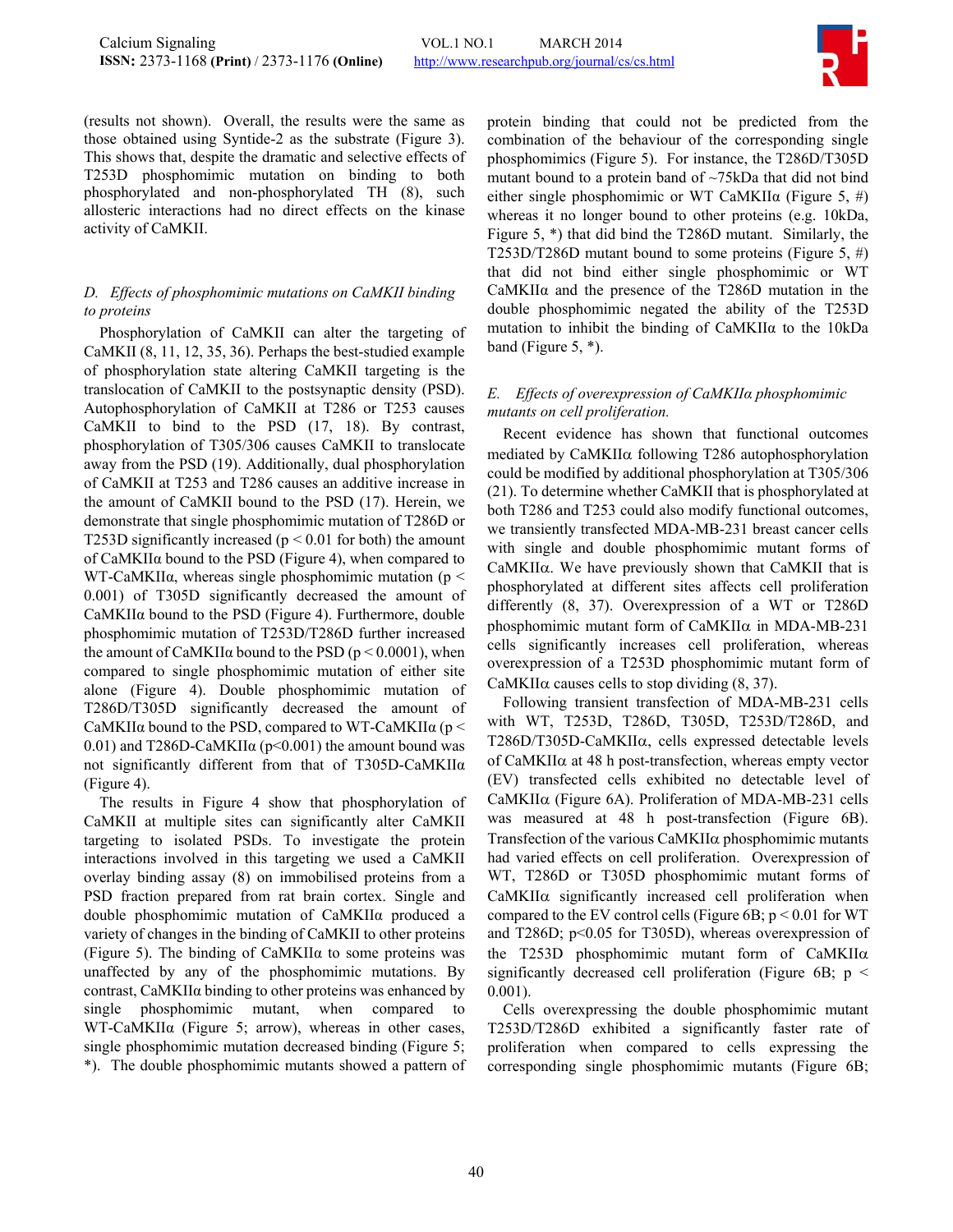

T253D:  $p < 0.0001$ ; T286D:  $p < 0.001$ ). The comparison of the effects of T253D and T253D/T286D is particularly striking as the presence of the T286D mutation reversed the effects of the T253D mutation. Additionally, cells overexpressing the T286D/T305D double phosphomimic mutant exhibited a significantly faster rate of proliferation when compared to cells expressing the corresponding T286D or T305D phosphomimic mutants (Figure 6B;  $p < 0.05$  for both). This indicates that the double phosphomimic mutation of T253D and T286D, or T286D and T305D produce a different functional effect when compared to mutation of any of these sites on their own.

## IV. DISCUSSION

CaMKII is an abundantly expressed multifunctional protein kinase, that is important for many cellular functions, including long-term plasticity, learning, [\(1](#page-0-0), [2\)](#page-0-0), and cell proliferation ([7-9](#page-0-0)). The properties of CaMKII are controlled by multi-site autophosphorylation and by targeting to specific subcellular microdomains through interactions with particular proteins. To date, most studies examining the regulation of CaMKII and its functional consequences have examined CaMKII that is phosphorylated at a single site. However, it is likely that CaMKII will be phosphorylated at more than one site *in vivo*. This could occur in several ways with potentially different outcomes. If the multimeric CaMKII holoenzyme contains a mixture of subunits that are non-phosphorylated or phosphorylated at only a single site each, the functional consequences of the phosphorylations may be simply the sum of the effects of the single sites. However, if some subunits become phosphorylated at more than one site whose combined allosteric effects modify the function of the subunit in a new way, the functional consequences may be different from that expected based on the effects of the single phosphorylation changes.

Phosphorylation of T286 and T305 may individually cause allosteric changes to multiple areas of the CaMKII molecule but they are both known to have an effect on the CaM binding site (amino acids 293-310) [\(12\)](#page-0-0). Phosphorylation of T305, which is within the CaM binding site, directly disrupts the conformation of the binding site and blocks CaM binding ([16\)](#page-0-0). Phosphorylation of T286 greatly enhances the affinity of CaM binding to CaMKII [\(13](#page-0-0)) partly, or wholly, by indirect allosteric modification of the CaM binding site. This allosteric interaction between phosphorylation at T286 and T305 can explain the CaM binding (Figure 1) and kinase activity (Figures 2 and 3) of the T286D/T305D double mutant: under conditions that favour CaM binding (but not under limiting conditions): the allosteric enhancement of CaM binding by the T286D mutation can partially overcome the disruption of the binding site by the T305D mutation. Whether the same effect can occur with phosphorylation, as opposed to phosphomimic mutation, remains to be established.

The interaction between the effects of phosphorylation at T286 and T305 can also have functional consequences through modifying CaMKII targeting. Figure 5 shows that the pattern of protein binding by the double mutant was different from that of either of the single mutants suggesting that protein binding regions outside the CaM binding site are also modified by phosphorylation at T286 and/or T305. Using electrophysiological and morphological measures of synaptic function in cultured neurons following the expression of various phosphomimic mutants of CaMKII, Pi et al [\(20](#page-0-0), [21\)](#page-0-0) have shown that phosphorylation of CaMKII at T305/306 can modify and even reverse the functional consequences of CaMKII phosphorylation at T286. Based on our results (Figures 1-5) the mechanisms responsible for the interaction between the effects of T286 and T305/T306 phosphorylation reported by Pi et al could have been due to effects on kinase activity or targeting or both.

Using cell proliferation as another cellular function that is known to be regulated by CaMKII [\(7-9\)](#page-0-0), we have shown that expressing the T286D and T305D phosphomimic mutants each stimulated cell proliferation to the same extent as WT. Since WT, T286D and T305D CaMKIIα were expressed at the same level (Figure 6A) but had very different kinase activities (Figures 2 and 3), the enhancement of proliferation is likely to be due to the increased level of expression of CaMKIIα and is likely mediated via targeting of CaMKII. Similarly, the further enhancement of proliferation produced by overexpression of the T286D/T305D double mutant cannot be explained by differences in expression level or activity of CaMKII and also is most likely to represent the consequences of altered targeting of CaMKII.

Phosphorylation of T253 has no effect on CaMKII activity either by itself (([17\)](#page-0-0), Figures 2 and 3) or in combination with T286D (Figures 2 and 3) but it is known to alter targeting of CaMKII [\(8](#page-0-0), [12,](#page-0-0) [17](#page-0-0)). One of the protein binding regions on CaMKII that is allosterically regulated by phosphorylation at T253 is amino acid 310-320 that is immediately adjacent to the CaM binding site [\(12](#page-0-0)). Although the T253D mutation by itself had no effect on CaM binding, when combined with the T286D mutation, the combined allosteric effects produced a greater enhancement of CaM binding than observed with T286D alone (Figure 1). Interactions between the allosteric effects of T253D and T286D mutations can also be seen in CaMKII binding to other proteins (Figure 5). For example, the T253D mutation inhibited CaMKII binding to a 10kDa band (Figure 5) but, in the T253D/T286D double mutant, the allosteric effects of the T286D mutation negated the inhibition by the T253D mutation (Figure 5). The double mutant also bound to protein(s) which bound neither the WT CaMKII nor the single mutants (Figure 5). We have previously shown that overexpression of T253D CaMKII inhibits cell proliferation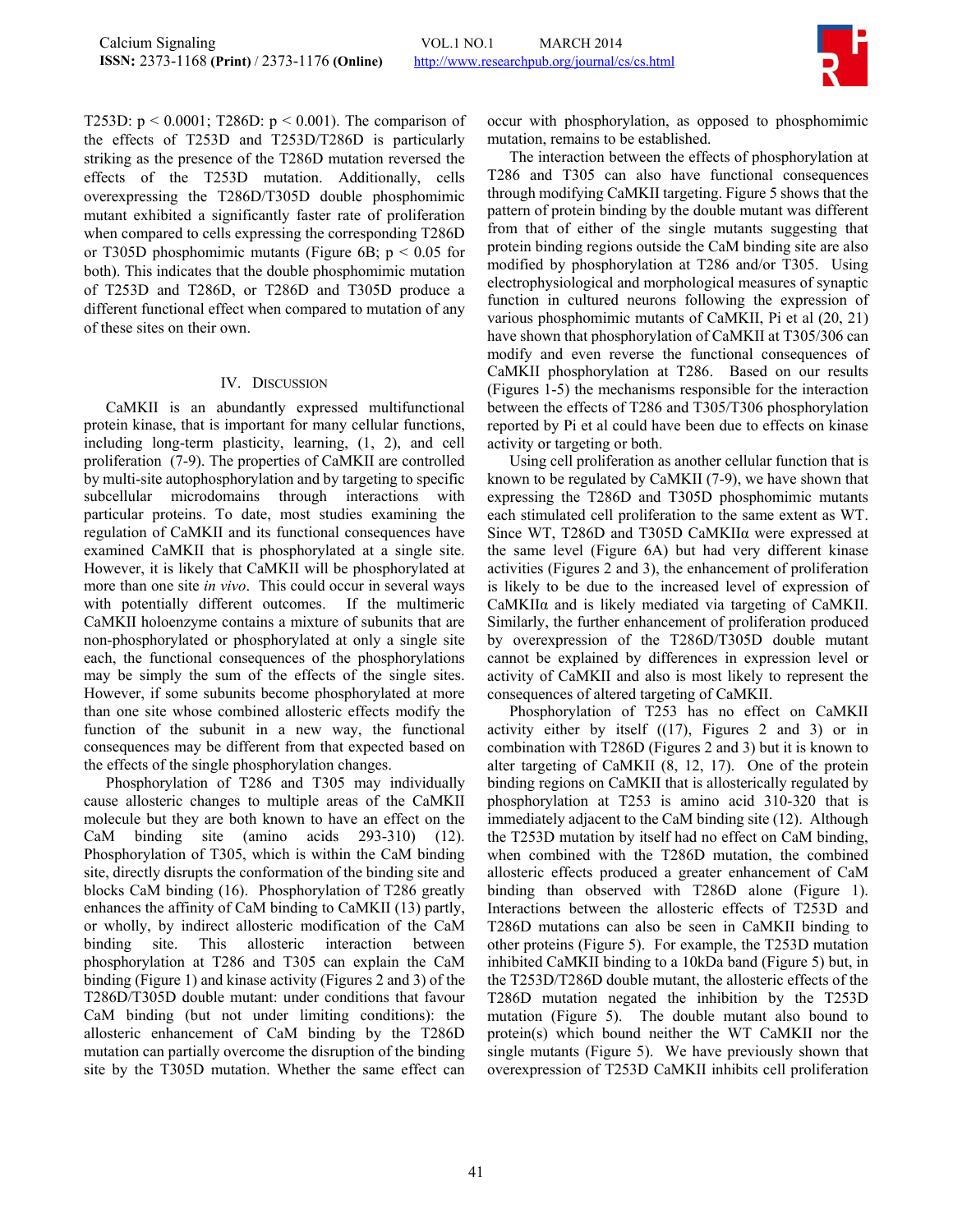

by blocking cell division whereas overexpressing T286D CaMKII has no effect on cell proliferation, when compared to overexpression of WT CaMKII ([8,](#page-0-0) [37\)](#page-0-0). In this study we have shown that overexpressing the T253D/T286D double mutant at the same level as the single mutants reversed the inhibition by the T253D mutation and produced an even greater stimulation of proliferation than by the T286D mutation alone (Figure 6). Taken together these results suggest that the mechanisms by which phosphorylation at T253 alters CaMKII dependent functions is likely to involve changes in CaMKII targeting.

#### V. CONCLUSIONS

Our results illustrate the importance of CaMKII targeting through specific protein-protein interactions in regulating a variety of cellular functions. It is through specific, phosphorylation-sensitive interactions with proteins, whose expression and/or subcellular location can vary between cell types, that a ubiquitously expressed kinase such as CaMKII can regulate very different cellular functions in different tissues [\(11](#page-0-0), [12](#page-0-0)).

#### VI. ACKNOWLEDGMENTS

The authors declare that they have no conflict of interest regarding any of the work conducted within this manuscript. This work was supported by research funds from the Hunter Medical Research Institute and the University of Newcastle.

#### VII. REFERENCES

1. Giese KP, Fedorov NB, Filipkowski RK, Silva AJ. Autophosphorylation of Thr286 of the alpha calcium-calmodulin kinase II in LTP and learning. Science. 1998;279(5352):870-3.

2. Miller S, Yasuda M, Coats SK, Jones Y, Martine ME, Mayford M. Disruption of dendritic translation of CaMKIIalpha impairs stabilization of synaptic plasticity and memory consolidation. Neuron. 2002;36(3):507-19.

3. Soderling TR, Derkach VA. Postsynaptic protein phosphorylation and LTP. Trends Neurosci. 2000;23(2):75-80.

4. Taha S, Hanover SL, Silva AJ, Stryker MP. Autophosphorylation of alphaCaMKII is required for ocular dominance plasticity. Neuron. 2002;36(3):483-91.

5. Cao X, Wang H, Mei B, An S, Yin L, Wang LP, et al. Inducible and selective erasure of memories in the mouse brain via chemical-genetic manipulation. Neuron. 2008;60(2):353-66.

6. von Hertzen LSJ, Giese KP. Alpha-isoform of Ca2+/calmodulin-dependent kinase II autophosphorylation is required for memory consolidation-specific transcription. Neuroreport. 2005;16:1411-14. 7. Skelding KA, Rostas JA, Verrills NM. Controlling the cell cycle: The role of calcium/calmodulin-stimulated protein kinases I and II. Cell Cycle.  $2011:10:631-9$ 

8. Skelding KA, Suzuki T, Gordon SL, Xue J, Verrills NM, Dickson PW, et al. Regulation of CaMKII by phospho-Thr253 or phospho-Thr286 sensitive targeting alters cellular function. Cell Signal. 2010;22:759-69.

9. Gyorffy B, Lanczky A, Eklund AC, Denkert C, Budczies J, Li Q, et al. An online survival analysis tool to rapidly assess the effect of 22,277 genes on breast cancer prognosis using microarray data of 1809 patients. Breast Cancer Res Treat. 2010;123:725-31.

10. Jones KT. Intracellular calcium in the fertilization and development of mammalian eggs. Clin Exp Pharmacol Physiol. 2007;34(10):1084-9.

11. Skelding KA, Rostas JAP. Regulation of CaMKII in vivo: the importance of targeting and the intracellular microenvironment. Neurochem Res. 2009;34:1792-804.

12. Skelding KA, Rostas JA. The role of molecular regulation and targeting in regulating calcium/calmodulin stimulated protein kinases. Adv Exp Med Biol. 2012;740:703-30.

13. Meyer T, Hanson PI, Stryer L, Schulman H. Calmodulin trapping by calcium-calmodulin-dependent protein kinase. Science. 1992;256:1199-202. 14. Hudmon A, Schulman H. Neuronal Ca2+/calmodulin-dependent protein kinase II: the role of structure and autoregulation in cellular function. Annu Rev Biochem. 2002;71:473-510.

15. Patton BL, Miller SG, Kennedy MB. Activation of type II calcium/calmodulin-dependent protein kinase by Ca2+/calmodulin is inhibited by autophosphorylation of threonine within the calmodulin-binding domain. J Biol Chem. 1990;265:11204-12.

16. Meador WE, Means AR, Quicho FA. Modulation of calmodulin plasticity in molecular recognition of CaMKII by scaffold-dependent autophosphorylation. Science. 1993;262:1718-21.

17. Migues PV, Lehmann IT, Fluechter L, Cammarota M, Gurd JW, Sim ATR, et al. Phosphorylation of CaMKII at Thr253 occurs in vivo and enhances binding to isolated postsynaptic densities. J Neurochem. 2006;98:289-99.

18. Strack S, Choi S, Lovinger DM, Colbran RJ. Translocation of autophosphorylated calcium/calmodulin-dependent protein kinase II to the postsynaptic density. J Biol Chem. 1997;272:13467-70.

19. Elgersma Y, Fedorov NB, Ikonen S, Choi ES, Elgersma M, Carvalho OM, et al. Inhibitory autophosphorylation of CaMKII controls PSD association, plasticity, and learning. Neuron. 2002;36:493-505.

20. Pi HJ, Otmakhov N, El Gaamouch F, Lemelin D, De Koninck P, Lisman J. CaMKII control of spine size and synaptic strength: role of phosphorylation states and nonenzymatic action. Proc Natl Acad Sci U S A. 2010;107:14437-42.

21. Pi HJ, Otmakhov N, Lemelin D, De Koninck P, Lisman J. Autonomous CaMKII can promote either long-term potentiation or long-term depression, depending on the state of T305/T306 phosphorylation. J Neurosci. 2010;30:8704-9.

22. Miller SG, Kennedy MB. Regulation of brain type II Ca2+/calmodulin-dependent protein kinase by autophosphorylation: a Ca2+-triggered molecular switch. Cell. 1986;44:861-70.

23. Fukunaga K, Muller D, Miyamoto E. Increased phosphorylation of Ca2+/calmodulin-dependent protein kinase II and its endogenous substrates in the induction of long-term potentiation. J Biol Chem. 1995;270:6119-24.

24. Otmakhov N, Griffith LC, Lisman JE. Postsynaptic inhibitors of calcium/calmodulin-dependent protein kianse type II block induction but not maintenance of pairing-induced long-term potentiation. J Neurosci. 1997;17:5357-65.

25. Pettit DL, Perlman S, Malinow R. Potentiated transmission and prevention of further LTP by increased CaMKII activity in postsynaptic hippocampal slice neurons. Science. 1994;266:1881-5.

26. Poncer JC, Esteban JA, Malinow R. Multiple mechanisms for the potentiation of AMPA receptor-mediated transmission by potentiation of AMPA receptor-mediated transmission by alpha-Ca2+/calmodulin-dependent protein kinase II. J Neurosci. 2002;22:4406-11.

27. Mayford M, Wang J, Kandel ER, O'Dell TJ. CaMKII regulates the frequency-response function of hippocampal synapses for the production of both LTD and LTP. Cell. 1995;81:891-904.

28. Rostas JAP, Seccombe M, Weinberger RP. Two developmentally regulated isoenzymes of calmodulin-stimulated protein kinase II in rat forebrain. J Neurochem. 1988;50:945-53.

29. Lehmann IT, Bobrovskaya L, Gordon SL, Dunkley PR, Dickson PW. Differential regulation of the human tyrosine hydroxylase isoforms via hierarchical phosphorylation. J Biol Chem. 2006;281:17644-51.

30. Yoshimura Y, Yamauchi T. Phosphorylation-dependent reversible association of Ca2+/calmodulin-dependent protein kinase II with the postsynaptic densities. J Biol Chem. 1997;272:26354-9.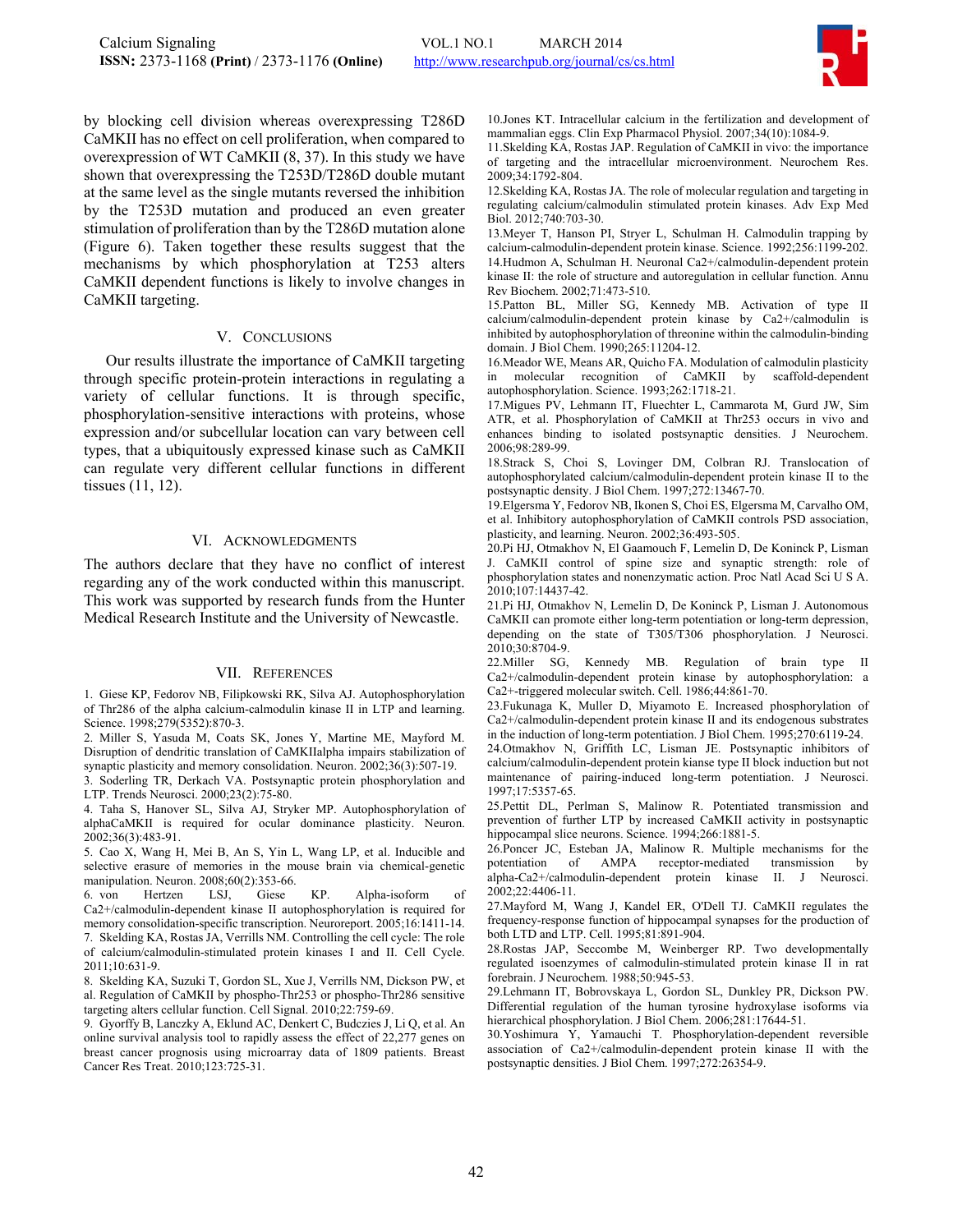

31. Skelding KA, Spratt NJ, Fluechter L, Dickson PW, Rostas JA. alpha CaMKII is differentially regulated in brain regions that exhibit differing sensitivities to ischemia and excitotoxicity. J Cereb Blood Flow Metab. 2012;32(12):2181-92.

32. Gordon SL, Bobrovskaya L, Dunkley PR, Dickson PW. Differential regulation of human tyrosine hydroxylase isoforms 1 and 2 in situ: isoform 2 is not phosphorylated at Ser35. Biochim Biophys Acta. 2009;1793:1860-7.

33. Coultrap SJ, Buard I, Kulbe JR, Dell'Acqua ML, Bayer KU. CaMKII autonomy is substrate-dependent and further stimulated by Ca2+/calmodulin. J Biol Chem. 2010;285:17930-7.

34. Bevilaqua LR, Graham ME, Dunkley PR, von Nagy-Felsobuki EI, Dickson PW. Phosphorylation of Ser19 alters the conformation of tyrosine hydroxylase to increase the rate of phosphorylation of Ser40. J Biol Chem. 2001;276:40411-6.

35. Tsui J, Inagaki M, Schulman H. Calcium/calmodulin-dependent protein kinase II (CaMKII) localization acts in concert with substrate targeting to create spatial restriction for phosphorylation. J Biol Chem. 2005;280:9210-6. 36. Griffith LC, Lu CS, Sun XX. CamKII, an enzyme on the move: regulation of temporospatial localization. Mol Interv. 2003;3:386-403.

37. Hoffman A, Carpenter H, Kahl R, Watt LF, Dickson PW, Rostas JA, et al. Dephosphorylation of CaMKII at T253 controls the metaphase-anaphase transition. Cell Signal. 2014;26:748-56.

**Figure 1. Effect of single and double phosphomimic mutation of CaMKIIα on binding to calmodulin (CaM).** COS-7 cells were transiently transfected (using Lipofectamine 2000) with various FLAG-tagged CaMKIIα constructs (wild-type [WT], T253D, T286D, T305D, T253D/T286D, T286D/T305D). Twenty-four hours post-transfection, cells were lysed, insoluble material was removed by centrifugation, and lysates were added to CaM Sepharose columns. Following incubation for 1 hour, the columns were opened, and the flow through was collected (*flowthrough*). The columns were washed, and then bound proteins were eluted in 8 steps using EGTA (*eluted fractions*). Proteins that remained bound to beads following these elution steps (*remained bound*) were removed by boiling in SDS Sample Buffer for 15 mins. Proteins (10µl) were separated via 4-12% SDS-PAGE, transferred to nitrocellulose membranes, and CaMKIIα expression was detected using an anti-FLAG antibody. Blots are representative of 3 independent experiments.

**Figure 2. Effect of single and double phosphomimic mutation of CaMKIIα on ability to phosphorylate syntide-2.** The ability of purified recombinant CaMKIIα (wild-type [WT], T253D, T286D, T305D, T253D/T286D, T286D/T305D) to phosphorylate syntide-2 *in vitro* in the presence (black bars) or the absence (grey bars) of calcium and calmodulin was measured using the CycLex CaM kinase II activity ELISA Kit. Measurements were performed in duplicate, n=3.

**Figure 3. Effect of single and double phosphomimic mutation of CaMKIIα on ability to phosphorylate tyrosine hydroxylase 2 (TH1) at S19.** Purified recombinant TH1 was phosphorylated at S19 by CaMKIIα (wild-type [WT], T253D, T286D, T305D, T253D/T286D, T286D/T305D) *in vitro* under various conditions. (A) Following incubation at 30◦C for 3 min, TH1 was separated via 10% SDS-PAGE, transferred to nitrocellulose, and probed with antibodies to TH1 (Total TH) and phospho-S19-TH (pS19-TH). Blots are representative of 3 independent experiments. (B) Densitometric quantitation of band signal intensity of samples phosphorylated in the presence (black bars) or the absence (grey bars) of calcium and calmodulin. n=3.

**Figure 4. Effect of single and double phosphomimic mutation of CaMKIIα on ability to bind to the post-synaptic density (PSD).** The ability of purified recombinant FLAG-tagged CaMKIIα (wild-type [WT], T253D, T286D, T305D, T253D/T286D, T286D/T305D) to bind to the PSD-enriched P3x subcellular fraction *in vitro* was measured in solution via a PSD binding assay. Purified CaMKII (1 µg) was incubated with 20 µg of PSD fraction for 10 min at 4◦C. Following this, samples were centrifuged at 100,000g for 30 min at 4◦C. The pellet was resuspended in 40 mM Tris, pH 7.6, containing 1 mM DTT, 50 mM NaCl, 10% ethyleneglycol, and 0.05% Tween and centrifuged again at 100000g for 30 min. The amount of FLAG-tagged CaMKII bound to the PSD fraction was determined by quantification of Western blot, and was normalised to the amount of WT-CaMKII bound to the PSD fraction.  $n=3.$  \* denotes statistical significance ( $p < 0.05$ ).

**Figure 5. CaMKII binding patterns vary with single and double phosphomimic mutation.** Detergent insoluble (P3x) membrane proteins (30µg) from the forebrain were examined for their ability to bind CaMKII in the overlay binding assay. Arrow: binding increased by single phosphomimic mutation compared to WT-CaMKII $\alpha$ ;  $\ast$ : binding of single phosphomimic mutation decreased compared to WT-CaMKIIα; #: binding was only observed following double phosphomimic mutation. Blots are representative of 3 independent experiments.

**Figure 6. Functional consequences of multiple phosphorylation of CaMKII.** MDA-MB-231 breast cancer cells were transiently transfected with either empty vector (EV), wild-type (WT), T253D, T286D, T305D, T253D/T286D, or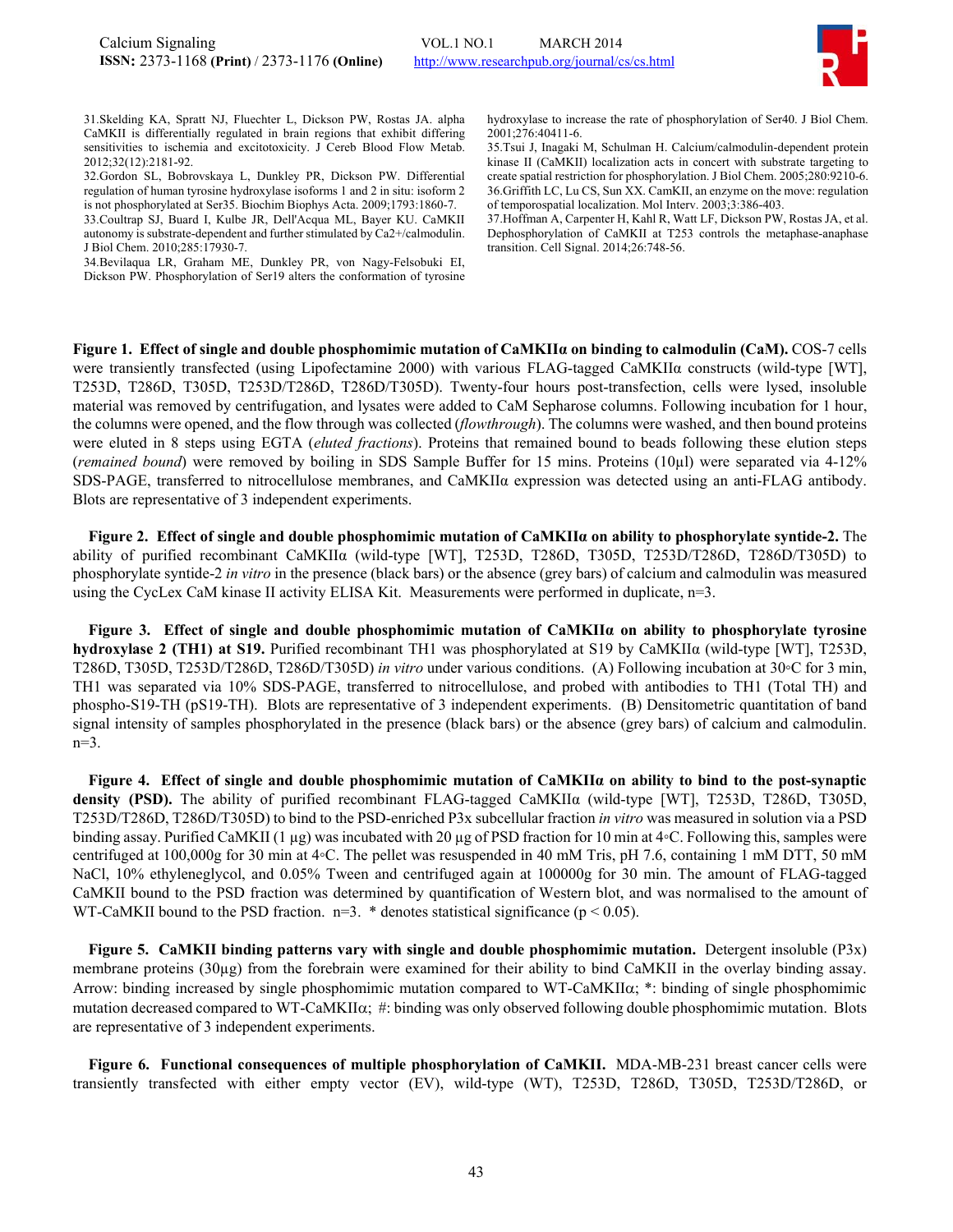

T286D/T305D CaMKIIα. Forty-eight hours later, (A) FLAG-tagged CaMKII expression was determined by western blotting (anti-FLAG antibody; actin was used as a loading control), and (B) cell proliferation was measured using the CellTiter Blue Assay. Results are presented as percentage of 0 h post-transfection. Experiments were performed in triplicate, n=3. \* denotes statistical significance ( $p < 0.05$ ) from EV control, unless otherwise stated.

**Supplementary Figure 1. Expression and purification of CaMKII wild-type and phosphomimic mutant constructs in COS-7 cells.** COS-7 cells were transiently transfected (using Lipofectamine 2000) with various FLAG-tagged CaMKIIα constructs (wild-type [WT], T253D, T286D, T305D, T253D/T286D, T286D/T305D). Twenty-four hours post-transfection, cells were lysed, and CaMKIIα was purified using Calmodulin Sepharose beads (WT, T253D, T286D, T253D/T286D) or via FPLC (T305D, T286D/T305D). Whole cell lysates (20µl; *Lysate*) or CaM sepharose purified CaMKII (10µl; *Purified*) were separated via 4-12% SDS-PAGE, transferred to nitrocellulose membranes, and CaMKIIα expression was detected using an anti-FLAG antibody (indicated by arrow).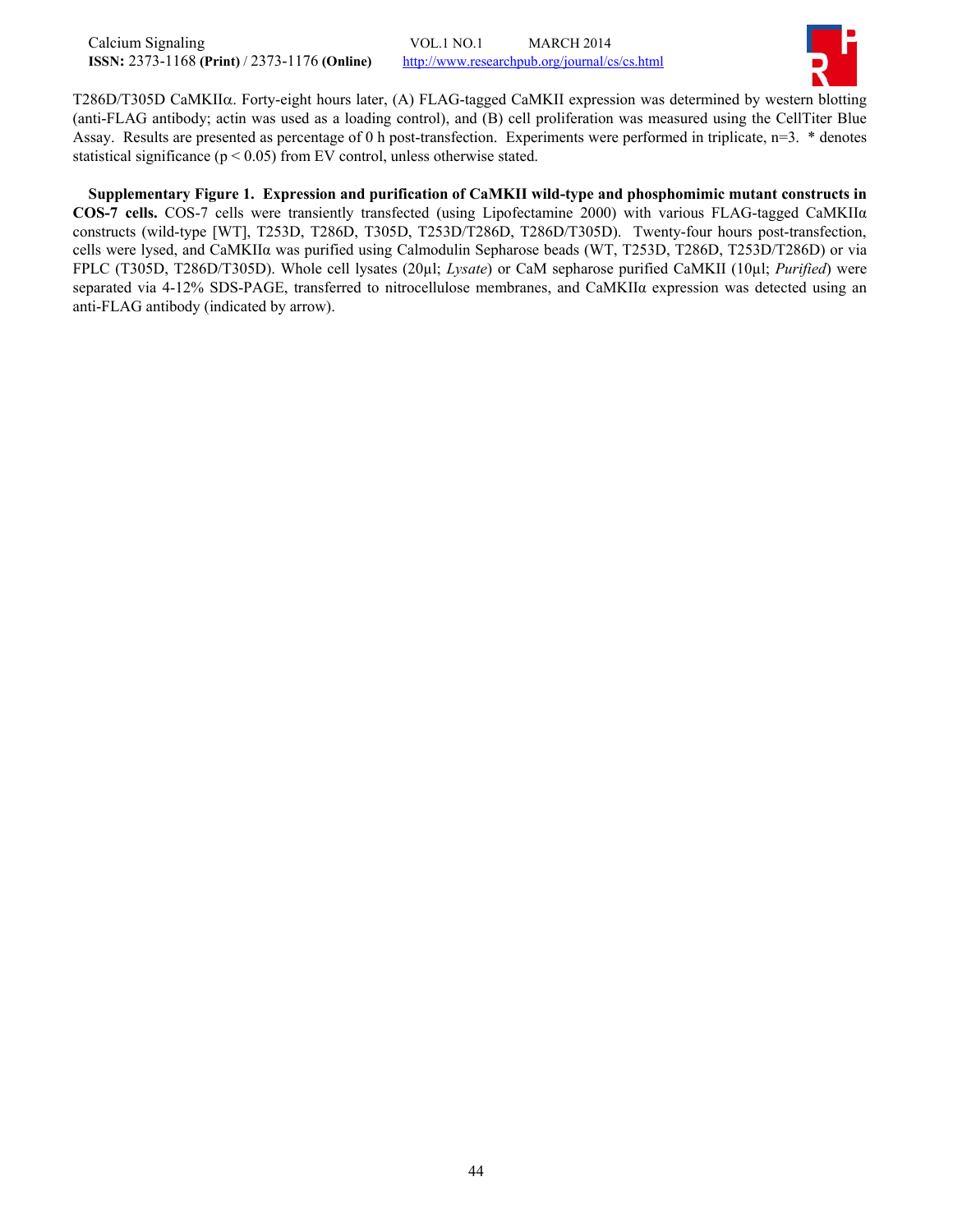



Figure 1.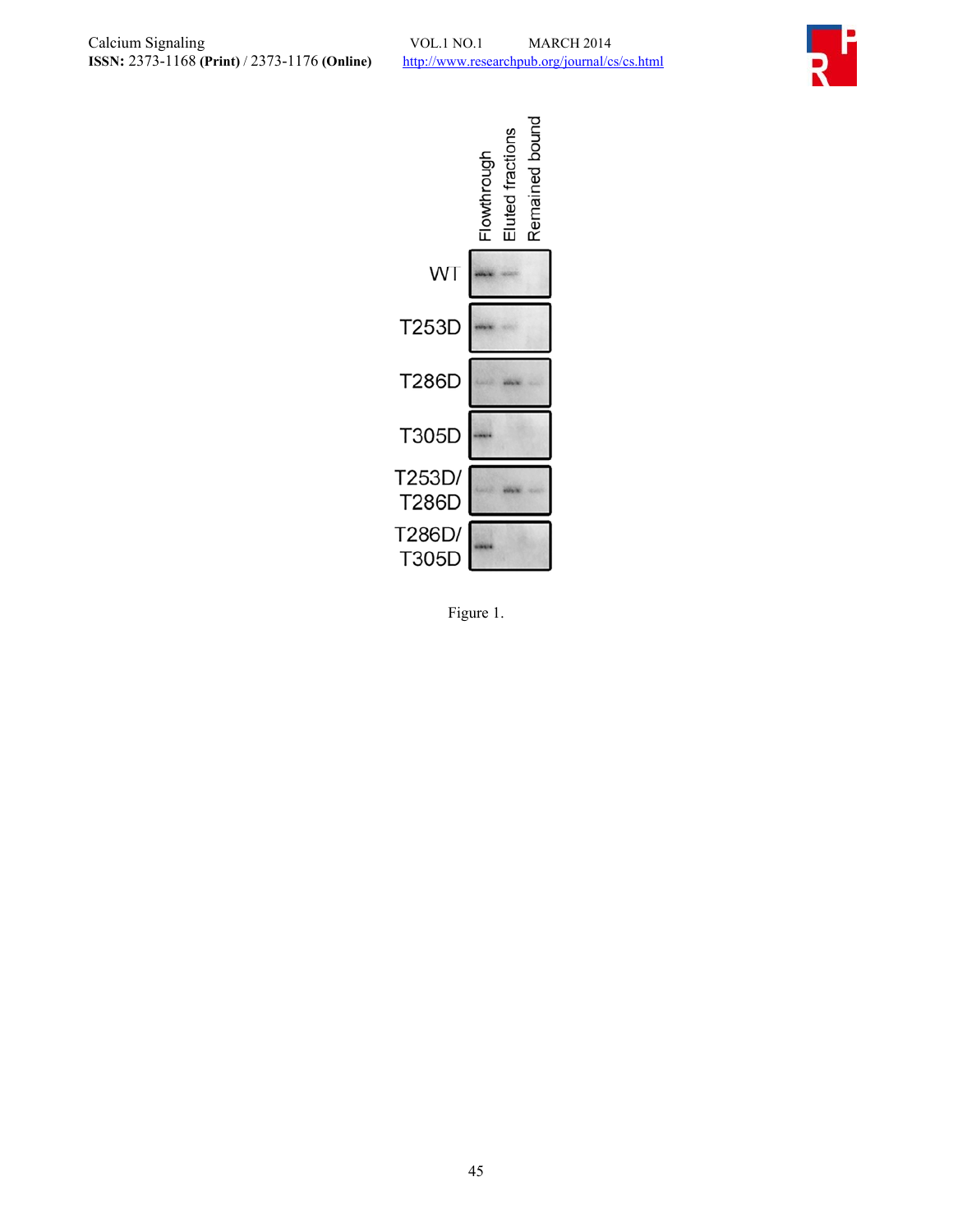



Figure 2.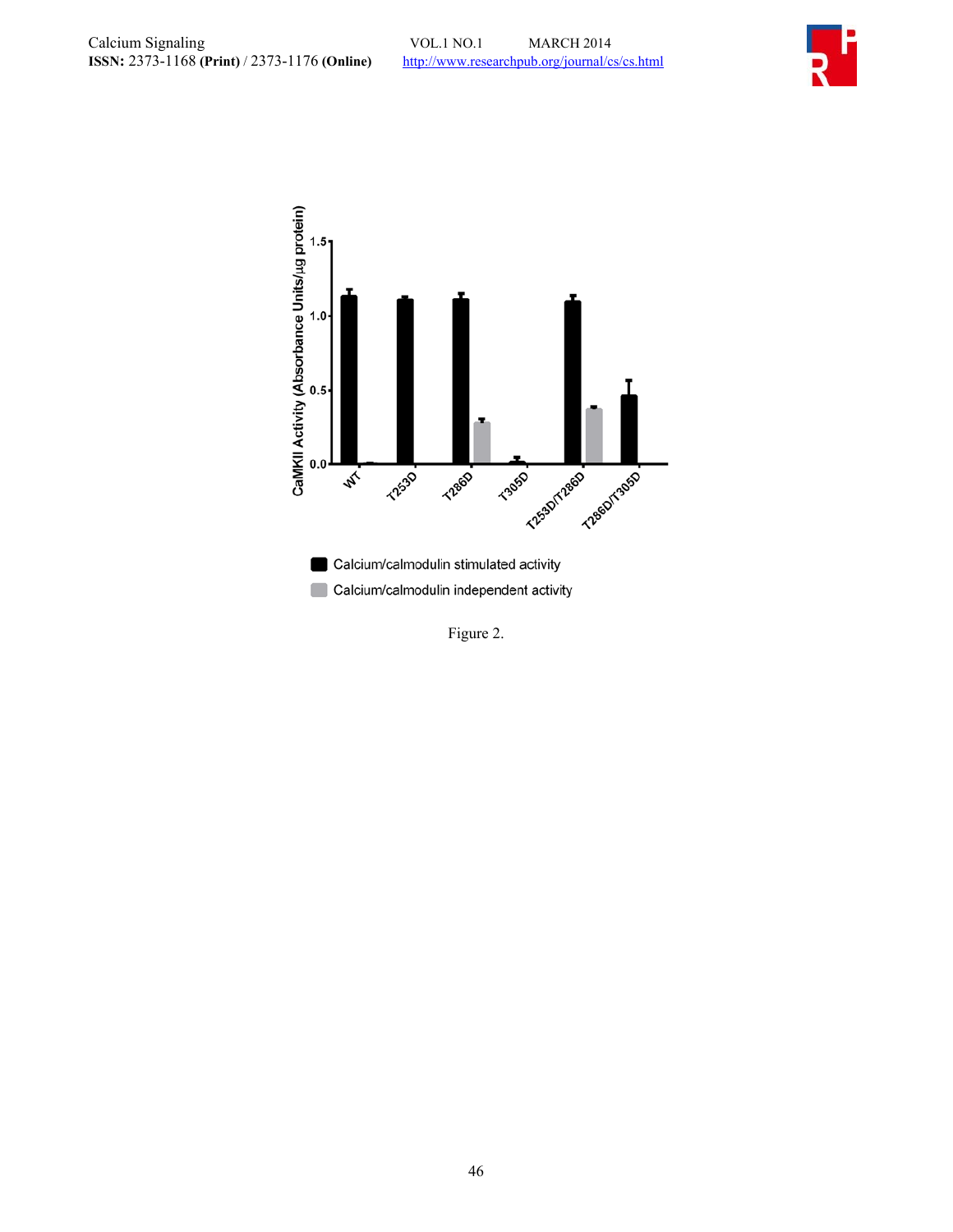



Figure 3.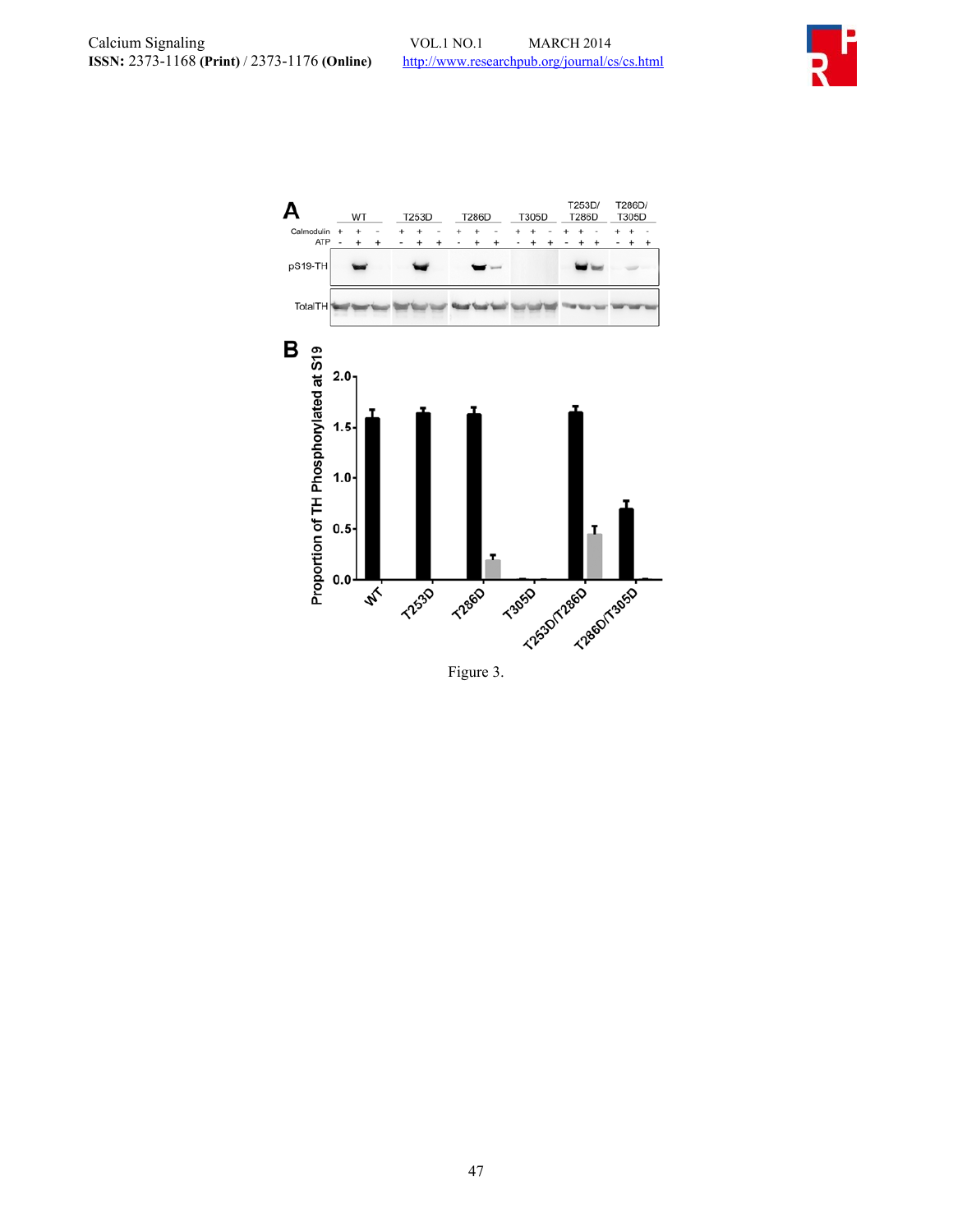

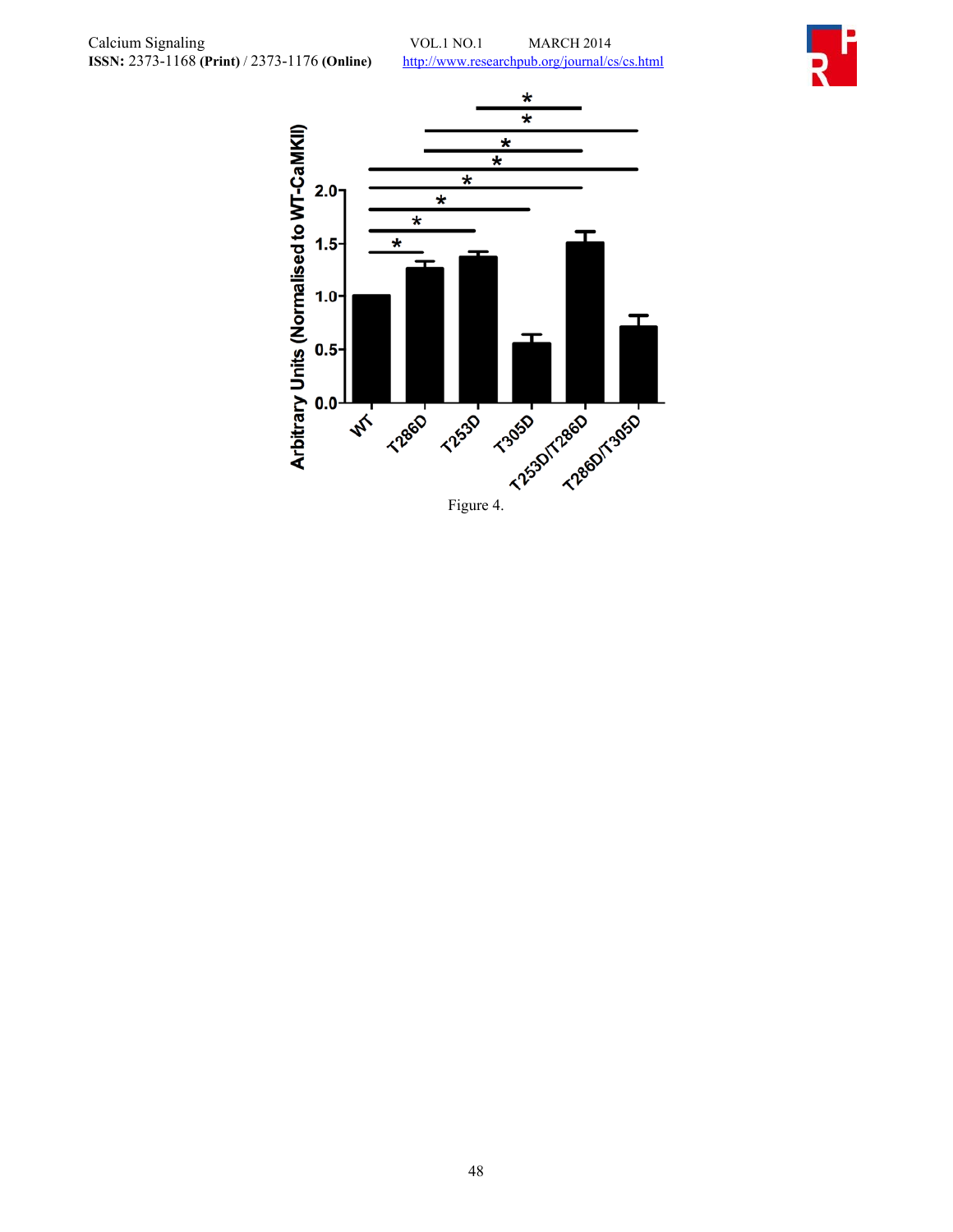

Figure 5.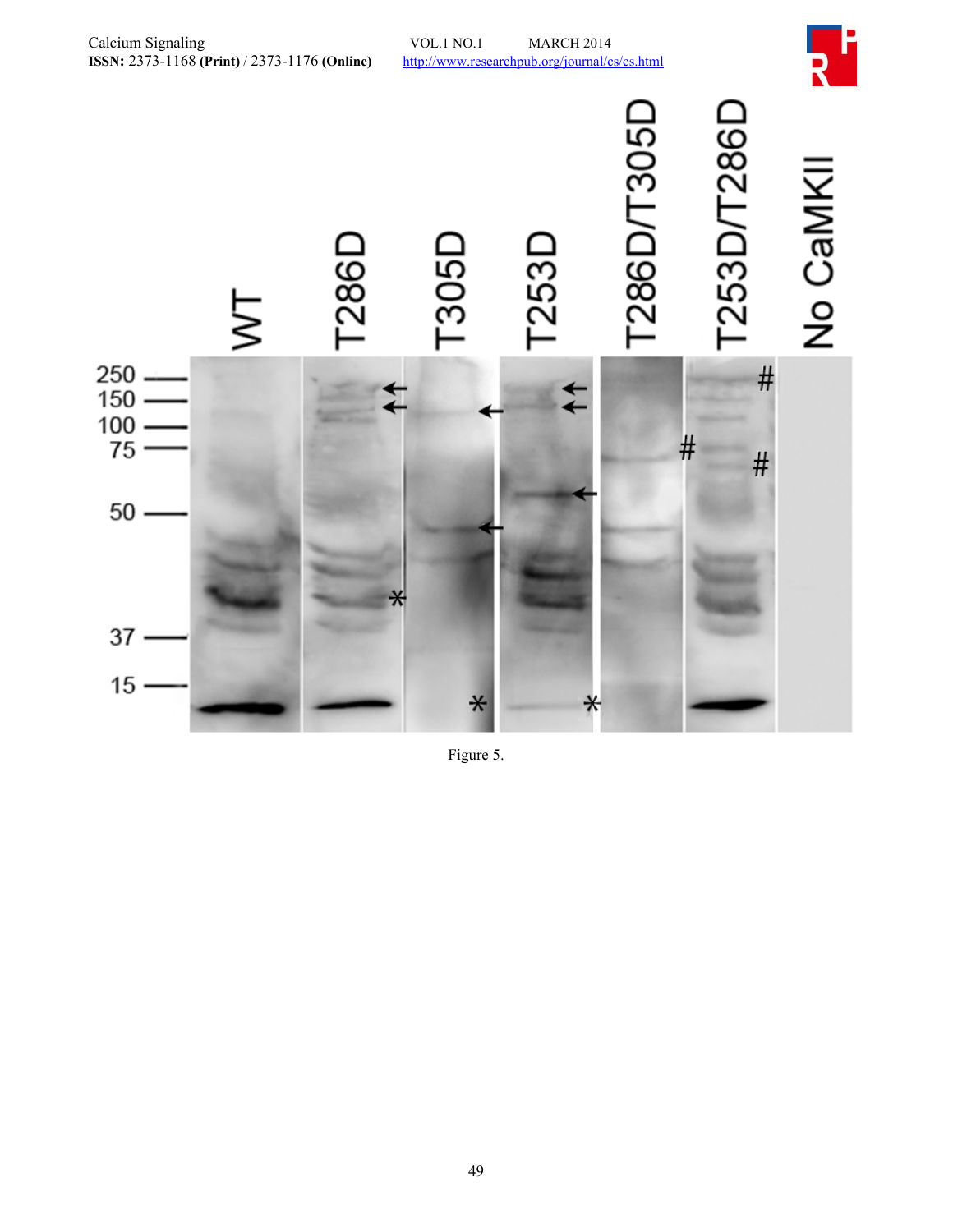